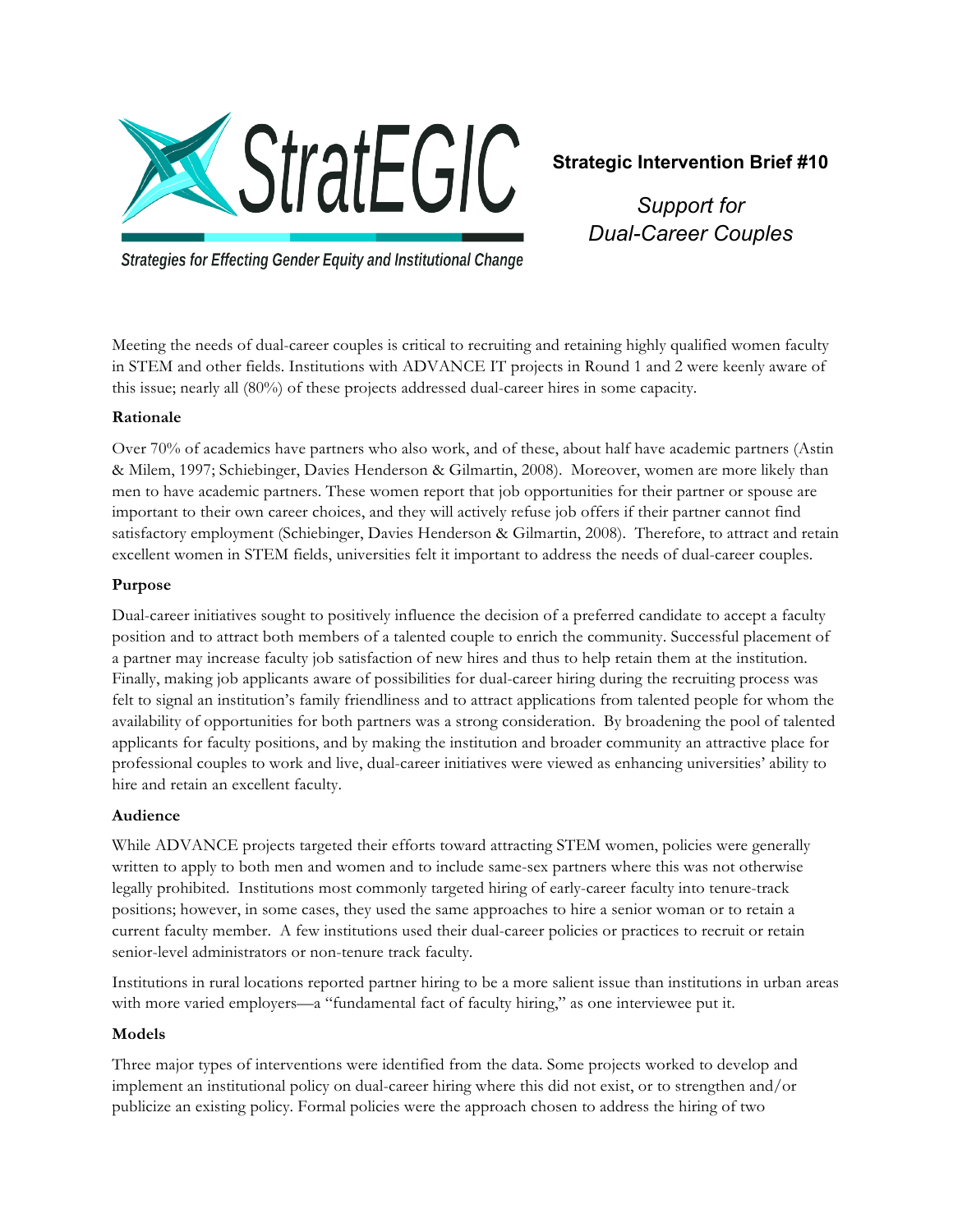academics, due to the substantial financial and institutional commitment that this represents and the lengthy formal hiring process for academic faculty. Such policies typically stated the institution's willingness to pursue dual-career hires while asserting units' autonomy in making hiring decisions. Practical details defined processes for proposing and pursuing a dual-career hire, specified language for advertising and roles in the recruiting process, and spelled out funding mechanisms and commitments.

Another approach was to provide partners with assistance in finding positions on campus or in the community, by working to develop and formalize linkages with potential employers. Tactics might include working through the human resources office to connect partners to non-academic campus jobs, building connections with other academic institutions and employers in the community or region, or providing the partner with access to the services of an outside firm specializing in placement and relocation.

Finally, many ADVANCE leaders provided informal assistance to job candidates during the recruitment process. Most often, this meant participating in on-campus interviews as a neutral party who was well connected but external to the hiring committee. The ADVANCE contact could confidentially ask candidates if they wished to share their family situation and needs, then provide information and make personal connections to assist with partner placement or to initiate a dual-career hiring effort. In some cases, this role was formalized as "point person" for dual-career assistance. This approach could operate in combination with either or both of the previous interventions, and it was sometimes used as an initial means to identify dual-career needs and opportunities while more formal processes and relationships were being developed.

## *1. Strengthening policy*

Some institutions that had a dual-career hiring policy in place reviewed and re-evaluated their policy. In some cases, this review revealed that, while strong policies existed, chairs and faculty did not know of them or were reluctant to use them. These projects worked to ensure that policies were refined, expanded, or simply implemented more fully, taking steps such as

- updating language, procedures, or protocols to make the policy more clear, easier to use, and more effective because better aligned with what works in practice;
- identifying funds that could be used to enable a dual-career hire; and
- disseminating the policy to deans, heads or chairs, and faculty through workshops, guidebooks, brochures, meetings, websites, or presentations to change understanding of, and perceptions and attitudes about, the policy.

Those institutions that created a new dual-career policy typically took the following steps; they

- engaged stakeholders to study issues, assess needs, build buy-in, and investigate options, such as examining policies at comparable institutions;
- drafted a policy; and
- followed local governance procedures to propose and implement the new policy.

The resulting policies might identify

- mechanisms for inquiring about a candidate's dual-career needs and interest without introducing inappropriate information into the search;
- processes for opening partner hire negotiations with other departments;
- procedures for waiving a search or expediting an application;
- bridge funding to support a second hire;
- incentives for departments to consider a partner hire; and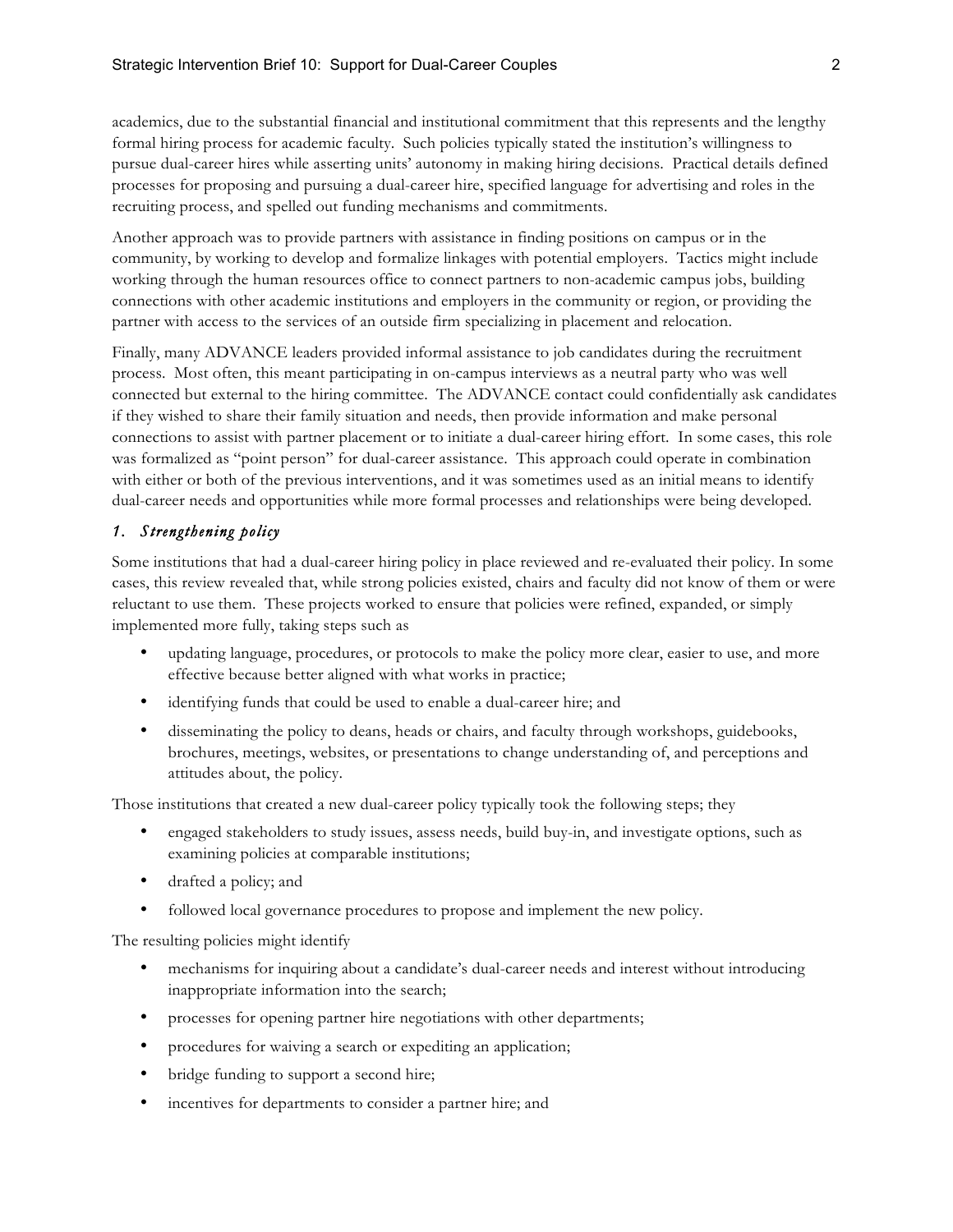• pathways for converting a partner from an initial soft-money or non-tenure-track position to a tenure-track position.

The most common cost-sharing arrangement reported was division by thirds, with a third of the salary for the second position covered by the hiring department, a third covered by the partner's department, and a third covered by the dean or provost. Typically, this arrangement lasted 2 or 3 years, giving the hiring department time to reallocate funds to cover the salary for the long term.

### *2. Building institutional linkages*

Several institutions offered assistance to spouses or partners for job placement, connecting individuals to institutionally maintained networks. Respondents described engaging support from the university human resources office, drawing upon alumni networks, participating in the Chamber of Commerce and other civic networks, and contracting with a local firm to assist with placement. At *Utah State University*, partners seeking university staff positions were referred to appropriate units within the university and given priority when positions became available. Several institutions were already members of their regional HERC, or Higher Education Recruitment Consortium, and made a practice of referring candidates to this resource.

### *3. Offering case-by-case informal assistance*

Making personal contact with faculty candidates during their campus visit was an approach that could be implemented right away, in parallel with other, more formal, policy or networking efforts. ADVANCE team members not on the search committee could meet with the candidate to find out whether dual-career issues would affect a candidate's interest in taking the position if offered, to answer questions, and to serve as a resource for any other work/life issues. The institution could often be more proactive if knowledge was obtained earlier about the influence of a dual-career situation on a candidate's response to a potential offer.

### **Examples**

Review of policies at the *University of Washington (UW)* showed that the university had many policies in place that provided flexibility for faculty, including dual-career hiring and others, but department chairs and faculty were either reluctant to use these policies or did not know that they existed. UW-ADVANCE thus focused on changing the attitudes, knowledge, and perspective of faculty and department chairs, by reviewing policies at their quarterly leadership workshops and focusing one workshop session on dual-career hiring as a featured topic. UW-ADVANCE also proactively highlighted these institutional policies when meeting with female faculty candidates. Here, the role of ADVANCE was to increase understanding of the needs for and rationale behind these policies within their institution.

The ADVANCE program at the *University of Alabama at Birmingham (UAB)* partnered with UAB's human resources department to assist spouses and partners interested in university employment. An external consulting group was contracted to assist with job searches and relocation for partners and spouses of faculty and senior administrators interested in employment outside the university. UAB planned to continue working with the external firm beyond the life of the grant.

*New Mexico State University* worked to establish a regional hiring consortium with other academic and technical institutions within commuting distance.

At the *University of Montana*, PACE team members were instrumental in developing a new policy, working through a presidential task force. They first gathered qualitative data to identify issues for recruitment and retention of faculty in their rural and geographically isolated setting, then brought these issues to the attention of university leadership. The task force examined a suite of issues related to work/life flexibility, developed policies where these were needed, and moved them through the university policy approval process. PACE also helped to build a new website to share information about the new policies and other work/life resources.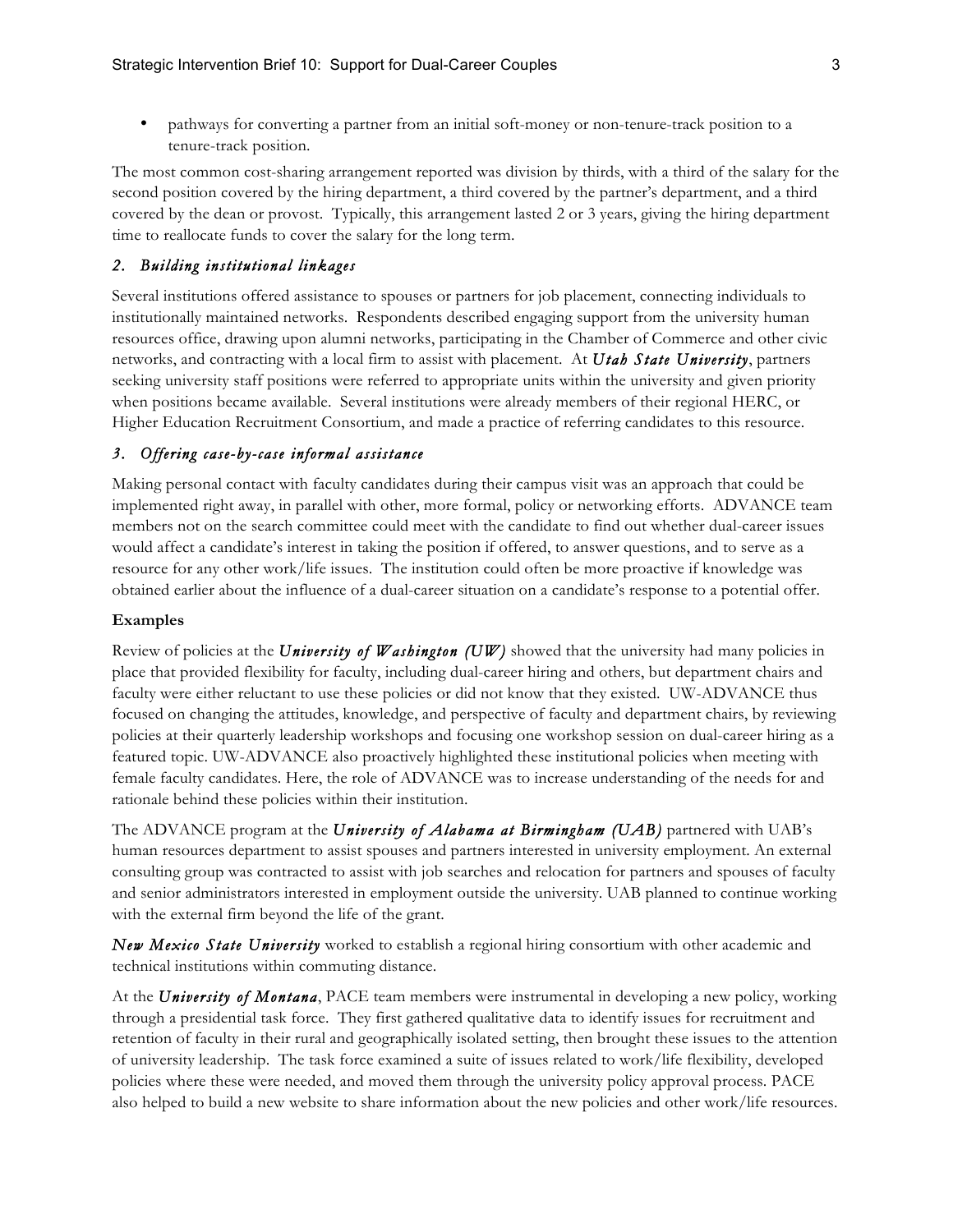#### **Evaluation**

Projects commonly reported the number of successful hires in which assistance had been provided or policies applied. Comparison of such data to periods prior to the ADVANCE grant may show how awareness and use of the policy have changed. For example, *Virginia Tech* revised its dual-career policy and reported 39 recruitment and 18 retention cases over the life of its ADVANCE grant. The *University of Texas El Paso* created a policy and also worked on a case-by-case basis; they reported assisting 12 dual-career couples, including helping to hire four men of color. *New Mexico State University* reported assisting five dualcareer couples on a case-by-case basis; and *Case Western* successfully assisted 13 recruitment and retention cases after adoption of a formal dual-career policy. These data show that the magnitude of impact may depend on the approach used, but certainly depends on the size of the faculty and availability of new positions in any measurement period.

#### **Affordances and Limitations**

Dual-career activities were most often emphasized by institutions in rural or isolated locations, where alternate employment for spouses was not readily available in the community. Institutions in larger cities or near to urban centers with multiple academic institutions and other employers found dual-career issues less of a barrier in their ability to hire STEM women faculty.

As several interviewees noted, it is important not only to have a policy and inform faculty about it, but to address stigma associated with the hiring of a partner. This includes avoiding language that labels one person as a primary hire and one as a "trailing" spouse. One ADVANCE project made a point to publicize to chairs the success of both partners in the institution's initial dual-career hires, showing how this approach could be very positive for a department. Members of dual-career couples also noted ways in which they helped to dispel stereotypes—for example, pointing out examples to highlight that partners did not "vote as a bloc."

Policy interventions—especially where a new policy was developed or an existing policy significantly revised—were seen as slow and time-consuming, but also as having staying power. In some cases, newly drafted documents did not rise to the level of formal policy because administrators were concerned about permanently committing to support of dual-career hires—but, nonetheless, the drafts were circulated to department chairs, recommended as institutional practice, and put into action. This approach provided fiscal flexibility but also risked inequity, especially some years after the initial policy draft was circulated, when experienced chairs were aware of this informal practice and newer chairs were not. This highlights the need for ongoing dissemination of policies and practices around dual-career hiring.

In addition to helping to attract and retain strong faculty candidates, a number of interviewees noted positive side effects of their dual-career program:

- It sets a supportive tone and demonstrates institutional commitment to supporting faculty work/life. Newly hired faculty reported that even failed efforts to place a partner created good will and a sense that the institution cared about their success and happiness.
- It helps to diminish inequity in standardizing the path by which partners may be accommodated.
- Use of the policy over time helps to diminish stigma, as multiple examples on campus dispel negative beliefs about hiring couples.

We do not have an evidence base by which to compare the effectiveness of the strategies noted above, but several advantages and limitations were noted in interviews:

• A policy enabling dual-career hires and expressing institutional support was seen as a necessary baseline in order to remain competitive with other institutions. Policies are sustainable changes.